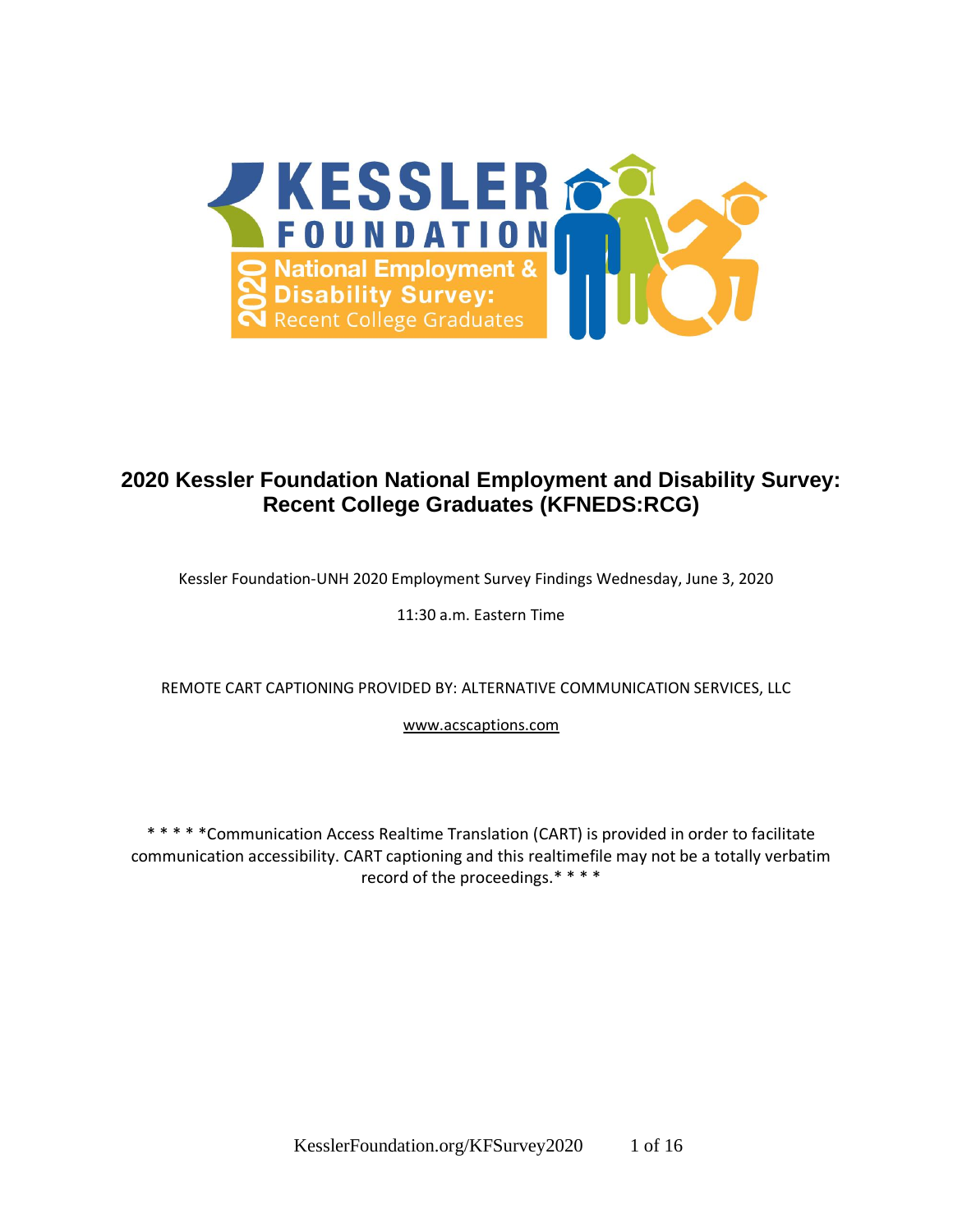>> Please standby. We'll start at noon.

>> ANDREW HOUTENVILLE: Hi, everyone. This is Andrew Houtenville from the University of New Hampshire. We'll be waiting to give everyone a little bit of time. We've had experiences in the past when lots of people are coming in, Zoom experiences a little bit of a delay. We'll probably give it about two minutes before starting the actual session. We're currently at 410 participants. And when we break 500, we'll be breaking a record at the University of New Hampshire at least. And we have over 1,000 people registered to participate today. And so, we're really looking forward to it. Again, we'll wait about two minutes before starting just to give people time to check in.

500! We just broke 500. It's really great to see the interest in this really important topic. I'll wait probably another 30 seconds or so before we start the official webinar. >> Okay we're going to get started. Welcome everybody to The ADA Perspective Generation. New Perspectives on Employment of Graduates with Disabilities. This is from the University of New Hampshire. Let's get started. Just some logistical things to take care of before we moving on.

Okay, so this may be a lag in the slides. Let me just move on with the slides. Sometimes at the beginning of webcasts we've had a lag from when I hit "move forward" in the presentation to when the page turns. Let me talk about the up-front logistics. This webcast will be recorded. The recording will be placed alongside the main report, and the main findings, and the executive summary on Kessler Foundation's website, Kesslerfoundation.org/KFsurvey2020.

That will be on the screen, if we get the thing to move. Now I hit the spacebar like five times, so it may jump like five slides.

Ferris, can you see if you can make it move? There we go! Now it might just jump like five more. Well, we'll make do.

After the presentations, we'll be doing questions and answers. And questions and answers can be asked by a box that appears on the Zoom toolbar. The chat has been disabled for this webcast. We're going to hold open the webcast after 1 o'clock Eastern to give time to answer questions in the Q&A function, because a lot of times people ask questions at the end. So we're going to hold it open and try to answer as much as we can in the questions and answer box. People will be answering questions along the way, either verbally or via text, via the Q&A function. All right. So I'm going to turn it over to our first keynote speaker, Rodger DeRose, the President and CEO of Kessler Foundation. Take it away.

>> RODGER DeROSE: Thank you. Welcome, everyone. It's great to have you all here to see the release of our survey findings to celebrate the 30th anniversary of the Americans with Disabilities Act. This program was originally planned to take place in the Capital Visitors' Center in Washington, D.C., but we decided to deliver results through this webinar. And as Andrew said, it's titled The ADA Generation: New Perspectives on Employment and College Graduates with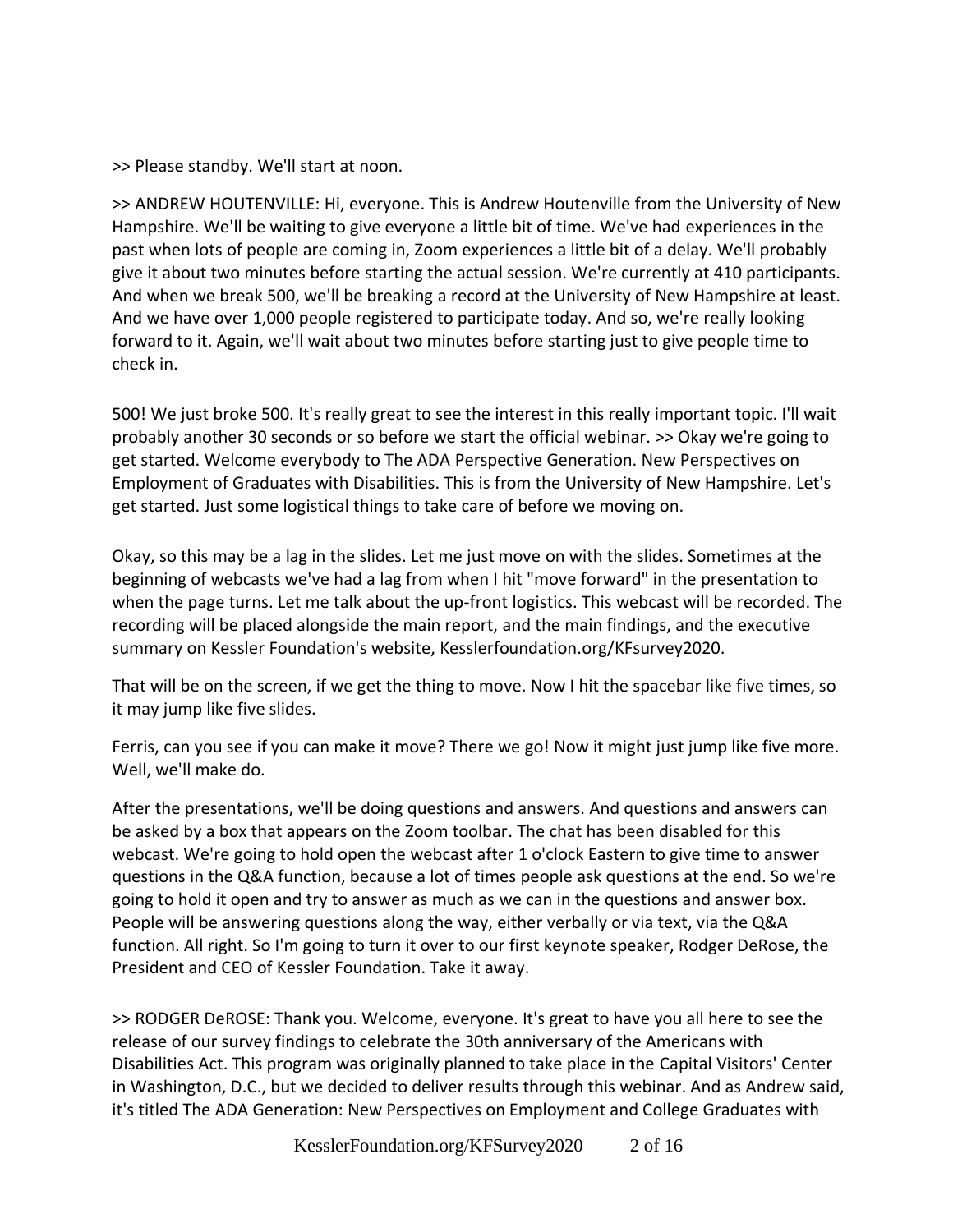Disabilities. We're very pleased that we have more than 1,300 that registered for today's session. I think it shows very strong interest in the topic of education and employment for individuals with disabilities. Just so everyone knows, this is the third major disability study that Kessler Foundation has funded since 2015. And we've conducted these with the University of New Hampshire Institute on Disability. This particular study is based on a sample of over 4,700 recent college graduates. 50% reported at least one disability, and the over 50% no disability.

And the key goals of this study were first to look at the college experience of recent graduates. Second, to review the employment experience of those graduates. And then third, to determine the relationship between the college experience and their real-world experience. And I would say, finally, we really wanted to develop new ideas for supporting success in the workplace while improving the educational experiences for college students with disabilities.

So, I know that you're going to find the survey data helpful. Both in your own work and hopefully it will also inform many of the state agencies you work with, federal agencies, private foundations, other resources that are needed to improve employment success in the future. I think most of all this study shows that college graduates with disabilities were very involved in preparing for their career while they were in college. And that, in fact, influenced their work experience following their college career. And it's clear, however, that there are still challenges that exist. And I think this study identifies opportunities to continually make improvements.

So, here to provide comments is a very good friend to the disability community, a person that many of you know, and that is Jennifer Sheehy, Deputy Assistant Secretary from the U.S. Department of Labor. And following Jennifer's comments, you'll hear from our presenting panelists, which include my colleagues from Kessler Foundation, Elaine Katz, our senior vice president of our grant making operations, Dr. John O'Neill, and from the University of New Hampshire Dr. Andrew Houtenville, and Dr. Kim Phillips. Let me turn it over to Jennifer Sheehy. It's great to have you here.

>> JENNIFER SHEEHY: Rodger, thank you so much. This is an exciting survey. We at the Department of Labor and in the Office of Disability Employment Policy. We love data. Data drives everything that we do, because we need to have a firm foundation for our work and to make sure that it's relevant. Certainly, we also seek input from our stakeholders and college students with disabilities and young people with disabilities are important stakeholders. So, understanding what they're experiencing is really important.

KesslerFoundation.org/KFSurvey2020 3 of 16 This is an interesting and challenging time right now. First of all, I wanted to say we're excited to celebrate 30 years with the Americans with Disabilities Act, and at the Department of Labor, we have a calendar of events celebrating the foundation of the civil rights of people with disabilities. But in this pandemic, I think it's even more important to make sure that we include the talents and skills of all people, including those of young people who are launching their careers right now. It will be more difficult for them because of everything that's going on. And it's important that all of us as partners are there to support them. Our theme for the ADA anniversary is "Increasing Access and Opportunity." And one important feature of the ADA whenit was being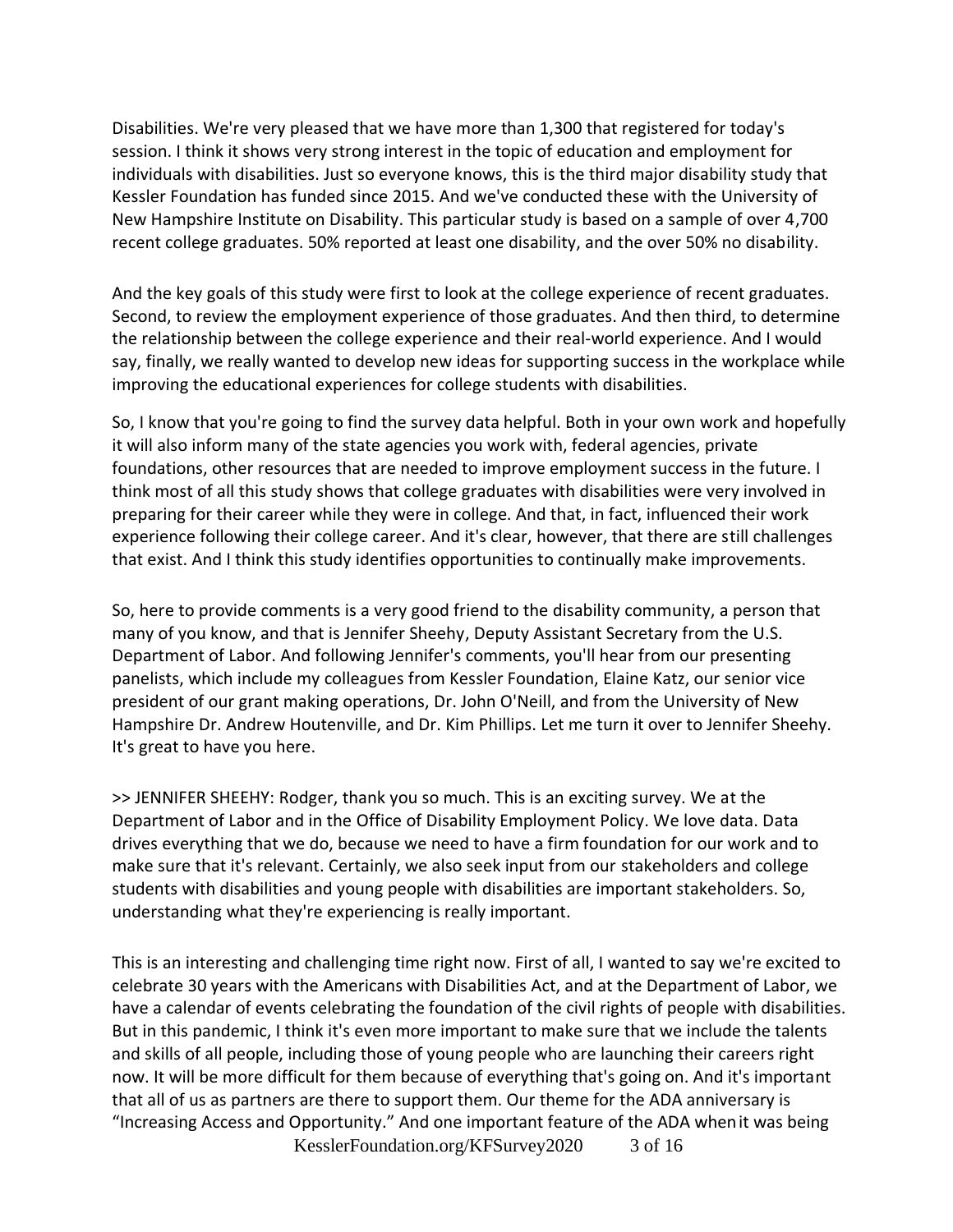passed, when it was back in, you know, the late '80s, one really important feature is that other groups besides those of people with disabilities supported passage of the ADA. So allies really helped pass the ADA and that meant groups of all diverse communities. And in a time when people right now may feel disenfranchised, it's important that people with disabilities are allies of other groups. Because that's what our civil rights is built upon. That's what our economy is built on is the benefit of diverse people in businesses contributing all of their skills and talents. The Department of Labor and the Office of Disability Employment Policy, we do have several programs that support college students with disabilities and those launching their careers. I just want to mention a couple of them.

Our apprenticeship inclusion model takes best practices in high-demand industrials and makes sure that young people with disabilities can access those apprenticeship opportunities. Then we have a community college project that makes sure that universal design for learning is the basic foundation for successful completion of community college certificates and credentials. And then, working in a business or employer of someone's choice. And those are inclusive of people with all disabilities. And then we also have our Workforce Recruitment Program. And that is a program, it's a database where we help match young people, college students, and recent graduates with disabilities with federal employment. With those opportunities, it's all important right now. But, I think we will learn a lot from this survey that will enhance our services and what we can offer in support of young people with disabilities that have those dreams of careers like all of us, and we want to help them get them started on the right path.

So, I will turn it back over to Andrew now for the results of the survey. Thank you.

>> ANDREW HOUTENVILLE: Sorry, I was muted. It's great to hear you guys. Thank you both Jennifer and Rodger for your comments. Let me jump into the discussion, the background. Just to give you an idea of the background. The ADA anniversary, it's the 30th year. You can think of people who were born 30 years ago, they never knew a world without the ADA. So if you think of recent college graduates as being people say 25-30, who graduated recently, either with a bachelor's degree or associate's degree, or more advanced degrees, you can think about how they did that underneath and in the context of the ADA's existence.

So, just to give you a bit of background, since the ADA, the number of college graduates with disabilities has tripled. It's gone from about 6% to about 20% four years ago.

And so these are kind of the latest statistics from college-related surveys. So that's a pretty astounding jump for sure. And let's go to the next slide.

So, one of the things to kind of give you a background as to some of the things that Rodger and Jennifer mentioned from a statistical perspective, is the employment gap between people with and without disabilities. These are labor force participation rates. So the percentage of people with or without disabilities that are actively looking for work or working. So they're participating in the labor market. So that gap has been persistently low, almost double the labor force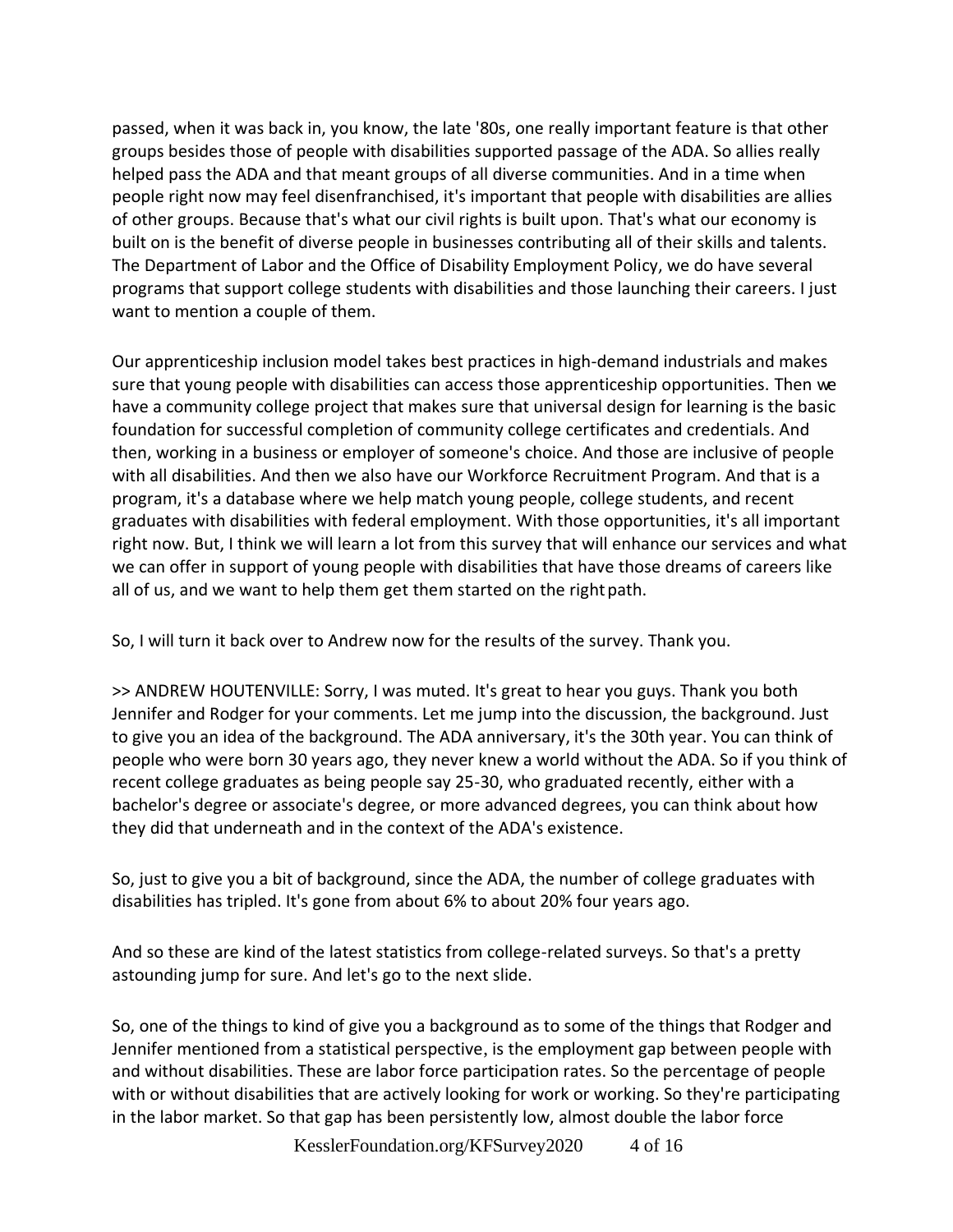participation rate or people without disabilities is almost double traditionally than people with disabilities. And that's true, you know, however you slice it. The gap is a little narrower when you do people who we're looking at. People who are around 20-34, that gap tightens a bit. These are the kinds of statistics that we're facing. And, you know, some of the research questions that come out of this is since the 30 years since the ADA, to what extent is college paying off for people with disabilities? Are students with disabilities engaging? Rodger already gave a bit of a preview. But are they participating in college graduation in similar ways to their peers without disabilities? Are they successful in transitioning to work after they graduate? And do the employment outcomes, job qualities, job characteristics, do those differences close when you area college graduate, or recent college graduate?

One of the big takeaways, I'm an economist by training, one of the biggest takeaways before we get started is college does pay off. You hear a lot of people doubting whether college pays off. It's a long-standing finding in labor economics. Some of the work that we've done at UNH with NIDILRR (National Institute on Disability Independent Living and Rehabilitation Research) shows that people with disabilities absolutely benefit from college degrees. People with physical disabilities more so than mental and cognitive-related disabilities. I'm going to hand it over to Kim Phillips. I'm happy to take any questions that people have at the end. But I'm going to turn it over to Kim Phillips who is going to talk about the results of the survey.

>> KIM PHILLIPS: Thank you, Andrew. Move to the next slide, please. Before I dive into the findings from the survey, I would like to acknowledge Kimara Nzamubona, Todd Honeycutt, Derek Nord, and Mikael Brooks for their contribution to this research. The sample included 4,738 respondents from all 50 states who were part of a Qualtrics general population panel. They were ages 20 to 35 years old and had graduated in the previous five years with their first undergraduate degree. Just under half were men, just under half were women, and 2% were non-binary, transgender, or other gender. 61% were white, non-Hispanic. And the researchers imposed some quotas so we would get roughly equal samples of people with and without disabilities. So 49.8% of this sample had a self-reported disability. Next slide.

Disability was measured by 10 items. Many of these were well-known questions borrowed from national surveys such as the American Community Survey and the Canadian Survey on Disability. And we created some additional prompts to increase representation of disability types. The most common was psychiatric, behavioral, or mental health disabilities at 23%.

Followed by cognitive disabilities at 18%. Then learning disabilities, vision, upper or lower mobility disabilities were all around 11-12%. Finally, hearing, intellectual and developmental disabilities, and an open-ended 'other disability' category had the fewest respondents. Of course, these categories were not mutually exclusive and respondents could report more than one type of disability. Next.

Degree and institution type. A quick note about the chart in this presentation. Disability statistics are marked with a D and statistically significant differences in charts are indicated with color and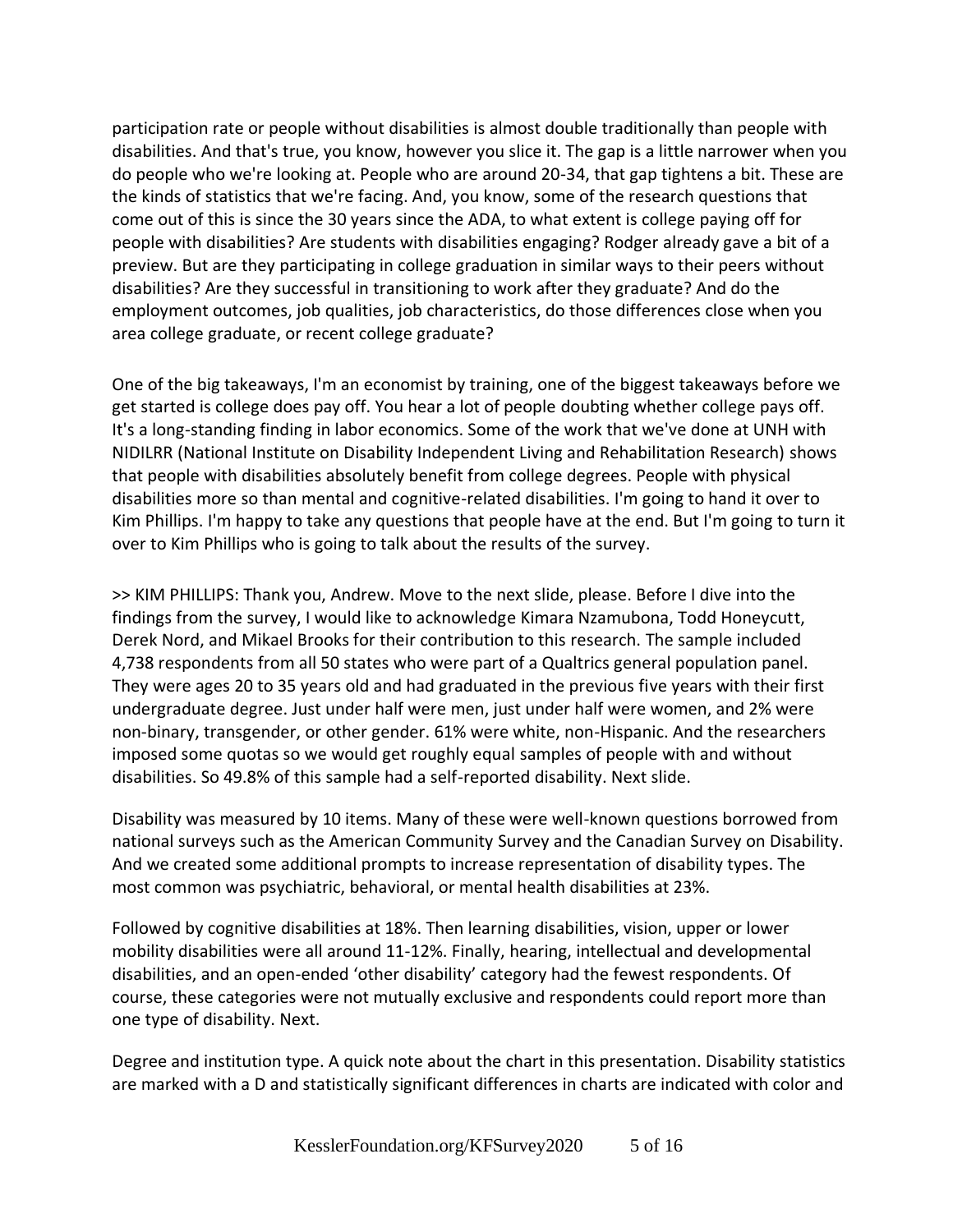pattern differences. So, blue polka-dotted bars with a D represent the disability statistics. While orange-striped bars indicate the no-disability group.

And if you notice bars that are solid and gray, that indicates no statistically significantdifference in the comparison. What this chart shows is recent college graduates with disabilities were significantly more likely to have an associate's degree as their highest degree than recent graduates without disabilities; 19% versus 16%. The majority of the respondents reported a bachelor's degree as their highest degree. And about 20% had an advanced degree. Now, despite the respondents reporting their highest degree reported here, remaining questions focused on undergraduate experiences, and it was these undergraduate experiences that had to have happened within the previous five years. Next slide.

Most of the sample attended a state college or university. Although, this was a little bit less likely among people with disabilities who were significantly more likely to have earned their primary degree from community college, that is 18% versus 15%. About one quarter of the recent graduates with and without disabilities had graduated from a private college or university. Next.

One more note that in the tables, statistically significant differences between recent graduates with and without disabilities are shown with blue highlight and an asterisk. Gray or white rows indicate no statistically significant disability related difference. As to the reasons why recent graduates chose to get their degree from community college, the number one reason was financial, meaning it was a lower cost than other schools. The second most common reason, which was more likely among recent graduates with disabilities, was the location - that the school was easier to get to than other schools. And the other top five reasons, which were common to both groups was better chance of acceptance than at a four-year university. A better match for interest or career goals, and that the schedule better fit with their other commitments. Next slide.

Business management was the most common major among both the disability and no disability groups. Although it was significantly more likely among recent graduates without disabilities, at 23% versus 18%.

Health and related sciences was the second most common major and was equally likely among the disability and no disability groups.

Not including health and related sciences, other Science Technology, Engineering and Math majors, or STEM, were significantly less common for people with disabilities. Some majors that were much more common were education, psychology, communication, social science and history, visual and performing arts, and general liberal arts. Next slide.

College preparation activities during college. Next. About half of the recent college graduates had an assigned mentor. Those with disabilities were more likely to have used an advising center, and were more likely to have reported having an informal faculty advisor or mentor. Both groups were equally likely to have an assigned peer advisor or mentor. However, one thing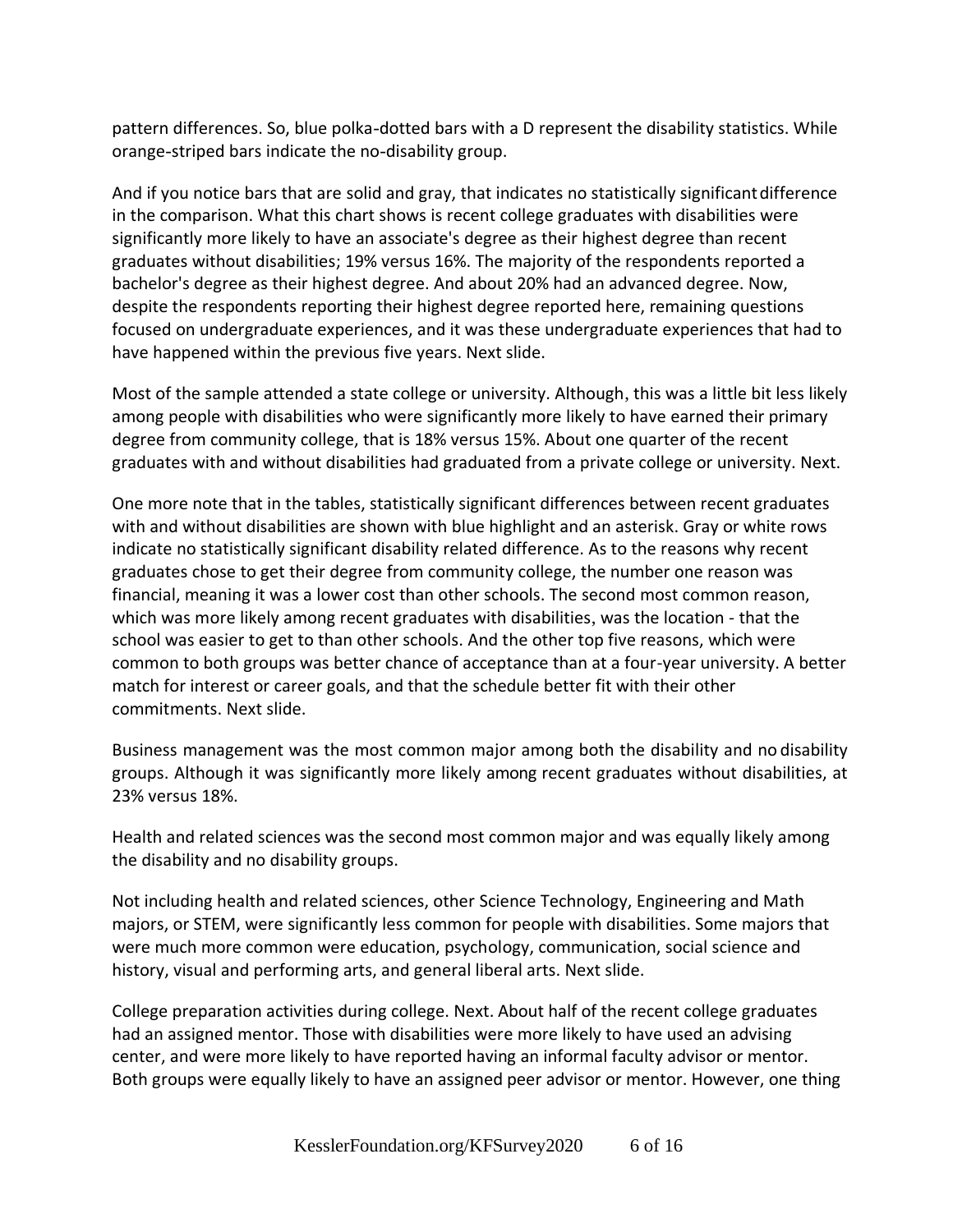that was not shown was among recent graduates who did not have an assigned mentor, graduates with disabilities were more likely to identify as having an informal mentor.

Recent graduates with disabilities engaged in career services about as much as their peers without differences. There were no disability-related differences - t. That's the gray bar if you're looking at the chart - in the use of job fairs, resume or cover letter training, interview training or mock interviews, or career explorations.

Recent college graduates with disabilities were slightly but significantly more likely to report having met with career counselors. Despite this mostly equivalent utilization, recent college graduates with disabilities were less likely to report that some of these career services had been helpful to their actual career, including the use of job recruiters, mock interviews, and even meeting with career counselors. Next slide.

About two thirds of recent college graduates participated in career-related internships. And recent college graduates with disabilities were slightly, but significantly more likely than those without disabilities to have done so. The majority of both groups said that their internships were related to their intended field, and both groups were equally likely on reflection to say that the internships were somewhat or very helpful to their careers so far and the majority did say so. Next slide.

Recent college graduates with and without disabilities were equally likely to have worked for wages at a job during college. And about two-thirds did so. Of these, 62% of those in the disability and no-disability groups indicated that their undergraduate jobs were related to or helped to prepare them for their employment in their intended field after college. Next slide.

Fewer people were self-employed during college, although it was significantly more common among those with disabilities at  $4.4\%$  11% versus 9%. And about three quarters of those who had been self-employed indicated that their self-employment was related to, or helped to prepare them for, their intended field. There was no disability-related difference. Post college employment is next.

So recent college graduates are most definitely striving to work. More than three quarters, 79% of recent graduates with disabilities and without indicated that they were currently employed at the time of the survey. Another 10% had worked since they graduated, although were not currently working. And of the minority who had not worked since graduation, recent graduates with disabilities were slightly but significantly more likely to have ever worked in the past.

Another 2-3% had never worked but were looking for a job and there was no disability-related difference in this group. So, that leaves very few who were not striving to work in some way. Only 3% of recent graduates with disabilities and 4% of recent graduates without disabilities had never worked and were not looking for a job. Next slide.

As to working arrangement among the currently employed, about two-thirds of recent graduates with disabilities reported working in regular, permanent positions, which is significantly less than the three quarters of recent graduates without disabilities who reported the same. Conversely,

KesslerFoundation.org/KFSurvey2020 7 of 16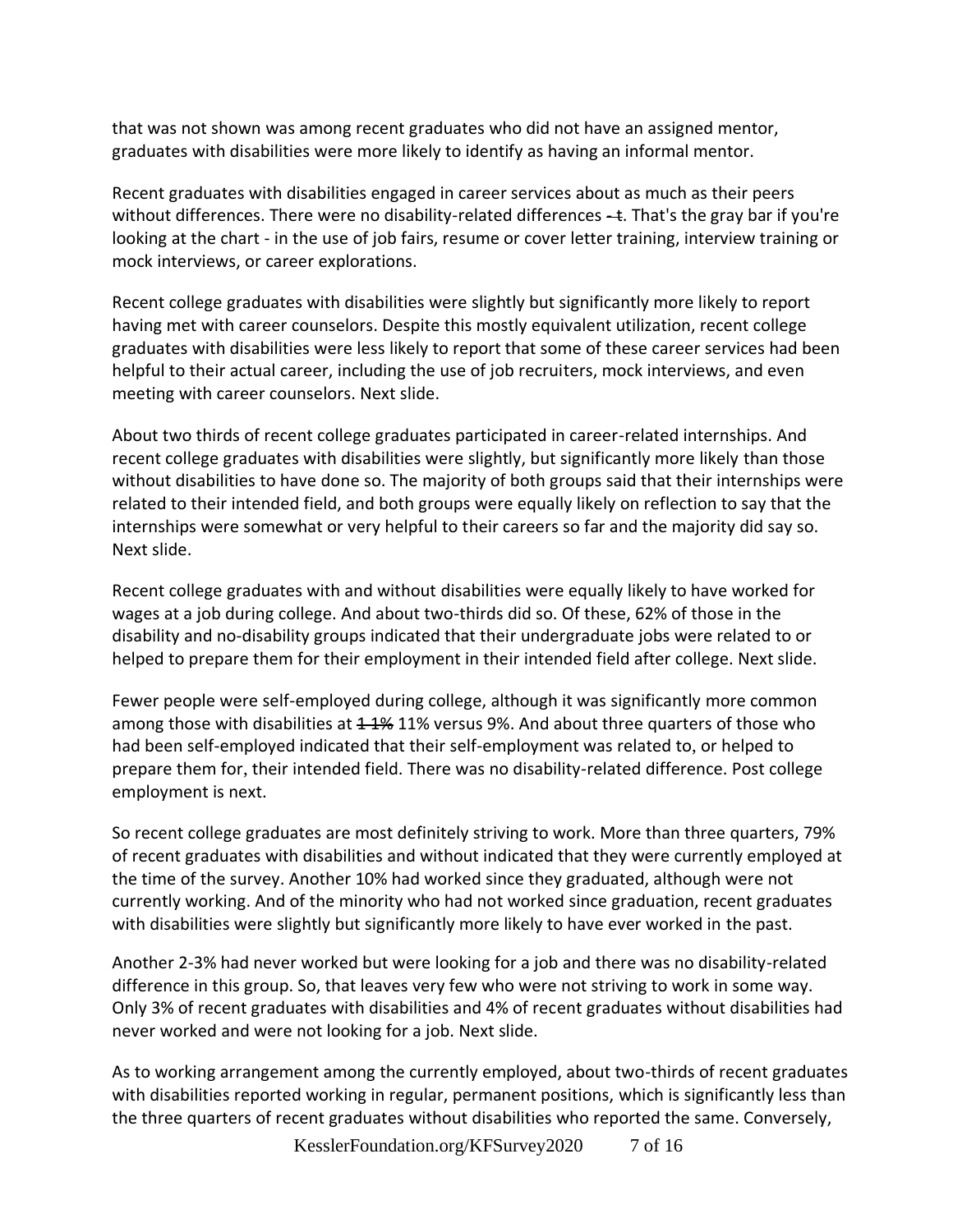those with disabilities were more likely than their non-disabled peers to work as a consultant or a freelancer, to work intermittently or on call, or to be paid by a temporary agency.

## Next.

Maybe there's a lag in the slide. But I'll just continue. The top five job categories accounted for about half of respondents who were currently employed and four out of five were common to recent college graduates with and without disabilities. These were health occupations, engineering and architecture, (thank you), teaching and education, and sales and marketing jobs. Recent college graduates with disabilities also had clerical and administrative positions in the number four position. And those without disabilities had computer-related occupations as their number three.

## Next slide.

Among bachelor's degree holders, recent college graduates with disabilities were more likely to be employed in person-related or helping professions such as teaching or education or counseling, sorry, whereas recent graduates without disabilities were more likely working in STEM professions. This is as we may have predicted, if you recall the differences in college majors.

>> FERRIS: I'm back on. I'll be moving the slides.

>> KIM PHILLIPS: Yes, I'm now on slide 31. There were significant differences in the distribution of hourly wages. With recent graduates with disabilities more likely earning less than \$15 an hour, and less likely earning in the higher wages. However, because the majority of recent graduates earned in the middle of the range, there were no significant differences in the average or median wage. The median wage with disabilities was \$18 and those without disabilities was \$20. A non-significant, statistically speaking, difference. Okay, next slide.

About 10% of respondents who were not currently employed were looking for work. Andmore than 40% with recent graduates with and without disabilities said the barriers they faced were not enough training.

Recent graduates with disabilities were also more likely to cite employer assumptions thatthey couldn't do the job, less pay than others in a similar job, and negative employer attitudes, in job search barriers.

Next.

Earlier we discussed career preparation activities during college, and I shared some of the recent college graduates' perceptions of the career helpfulness of some of their experiences. So, next we're going to look a little more objectively at how these experiences were associated with postcollege employment status. Next.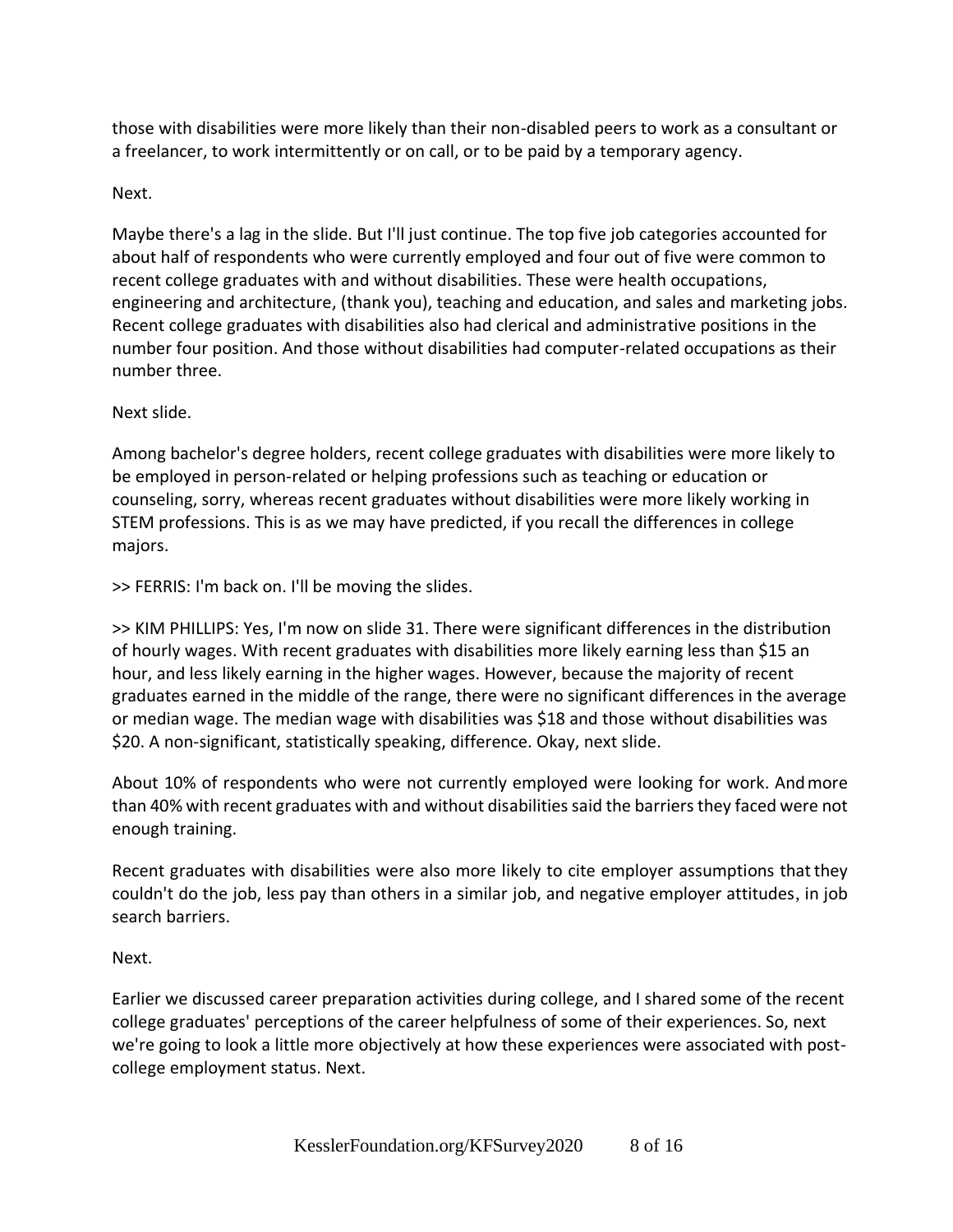Okay. So this slide shows a comparison within rather than between groups. So, among recent graduates with disabilities, there was a slight, but significant employment disadvantage among health and health science majors compared to all other majors.

Conversely, there was a slight advantage for education majors among people with disabilities. They were slightly more likely to be employed than people with disabilities from other majors. And then the third comparison is among computer science majors. Computer science majors were more likely to be currently employed than all other majors, but only for the no-disability group. There was no such advantage for recent graduates with disabilities. Next slide.

What this slide shows is among recent graduates with disabilities the use of any services including student accessibility services, academic advising and career services, is associated with a greater likelihood of being currently employed after graduation. Next slide.

Internships were also significantly associated with a greater likelihood of employment after college, regardless of disability status. Of those who were currently working, more than twothirds had completed internships, versus just over half who were not working. Next slide.

Similarly, working for wages during college was significantly associated with greater likelihood of employment after graduating. Of those who were currently, nearly three fourths had worked for wages, versus about half of those who were not working. Next.

So, before I turn it over to John and Elaine to discuss the key takeaways and the implications of these survey findings, I want to mention that many more analyses are planned for the data generated by the Kessler Foundation National Employment Survey of Recent Graduates. Next slide.

Certainly we have more quantitative analyses planned, but I'd like to focus on the qualitative analyses that are upcoming. We asked recent college graduates to share advice for others to better prepare for work after graduation. Recent graduates gave some general advice like learn how to interview. Experience everything. If you can, job shadow someone in your field. They also gave specific advice to students with the same disabilities that they themselves reported. Next slide.

For example, some recent graduates with mental or behavioral health disabilities said take everything a day at a time. Be open and do not be afraid to ask for help. Know you're not alone and your difficulties do not make you unemployable. Thank you.

>> We're going to now hear from John and Elaine (of the Kessler Foundation) with key takeaways. John and Elaine?

>> JOHN O'NEILL: Okay, next slide, please. I'm going to talk a little bit about how college pays off. We know that the rate of employment increases at higher levels of education for everyone. And what's most important is that for people with disabilities, there's a greater proportional bump at each level. For example, as persons with disabilities move from AA degrees to BA degrees, we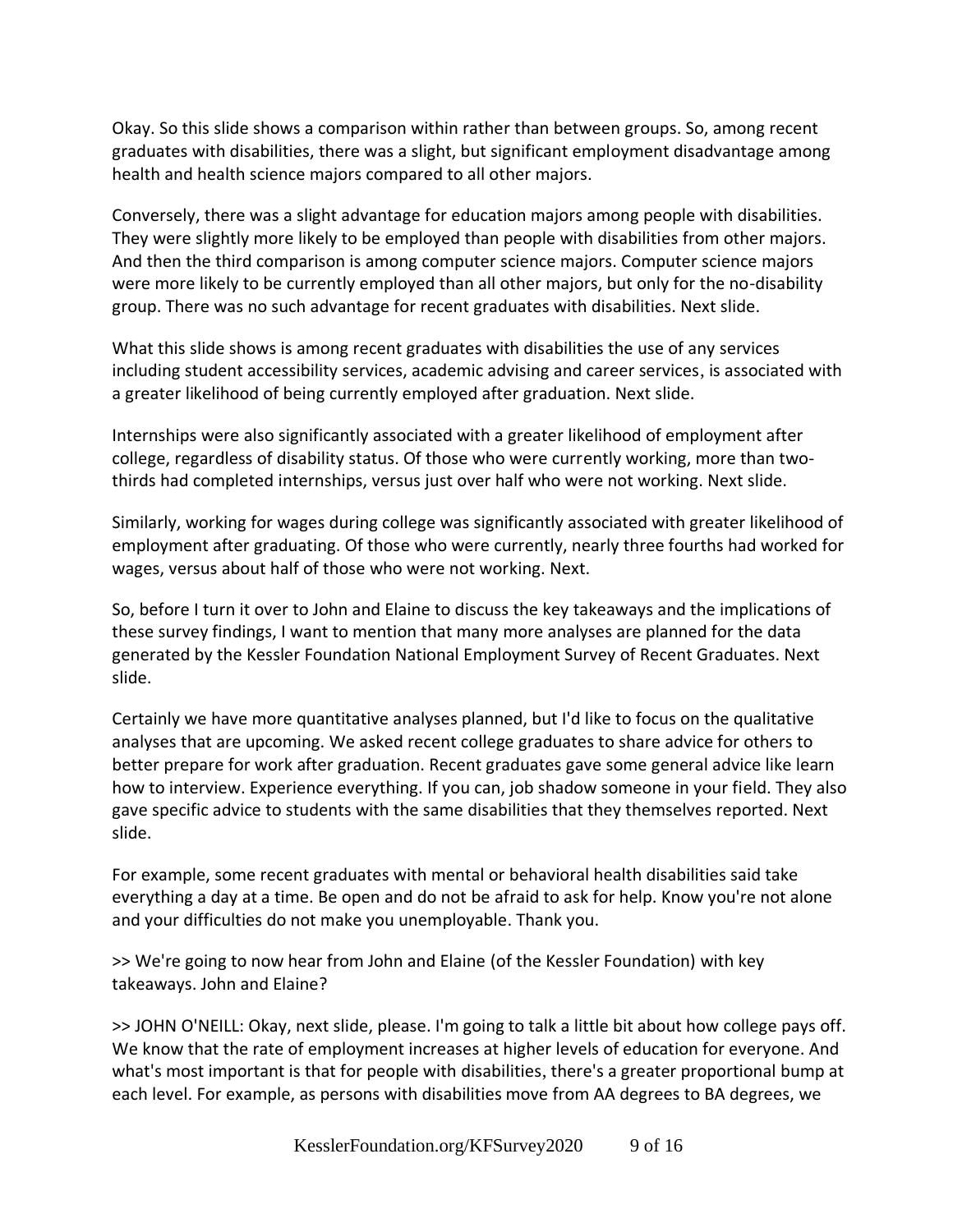see that there's a 20% improvement in their employment rates versus only a 1% improvement for people without disabilities.

Also, employment discrepancies between people with and without disabilities decreases educational levels increase. Most of these results I'm taking from the larger national American community surveys. Next slide.

Community college is certainly an important pathway to employment. We know that earnings are greater at higher levels of education. And that's for both people with and without disabilities. However, when people with disabilities move from a high school degree to an AA degree, the proportional bump in earnings for people with disabilities outstrips improvement for people without disabilities.

Also, as mentioned above, people with disabilities get a greater percent improvement in employment than people without disabilities at each educational level. And, I emphasize the "and," and the greatest proportional bump up is between high school and community college, where people with disabilities see a 34% improvement in employment rates, where people without disabilities only see a 10% improvement in employment.

>> ELAINE KATZ: What's really exciting about our survey findings is it counters the many longstanding myths about the potential for young people with disabilities in college. We saw little difference between the career preparation of graduates with disabilities and their non-disabled peers. Taking advantage of career service offices on campus, whether seeking out career guidance, using career office connection to help find part-time jobs or volunteer experiences while in school can make a really big difference in successful employment after graduation.

What may be the more surprising finding coming from this study is that recent college graduates with disabilities engaged in the same type of career preparation activities as much as their nondisabled peers. Next slide please.

You know, it's common that at universities and colleges, the offices of disability employment and career services are located on different parts of the campus. Career service offices may not be accessible. The staff may not be aware of the specific needs of students with disabilities, like accommodations for job interviews. But a growing practice seems to be that co-locating the disability and service offices in the same building, using a universal design approach, works to meet all the needs of the students.

It's also not surprising that we saw higher rates of dissatisfaction with career services from recent college graduates with disabilities. Sometimes we forget that satisfaction is also an accessible and a universal design issue when services are not comparable. A good example of the integration of careers in disability services was in a pilot funded by Kessler Foundation launched in 2013 by San Diego State University Interwork Institute. Bridging the Gap, College to Careers. They looked at a non-traditional approach to career development, and it was designed to improve the employment outcomes for students with disabilities. It was supplemented by peer mentorships, business mentorships, and job search assistance, to prepare students with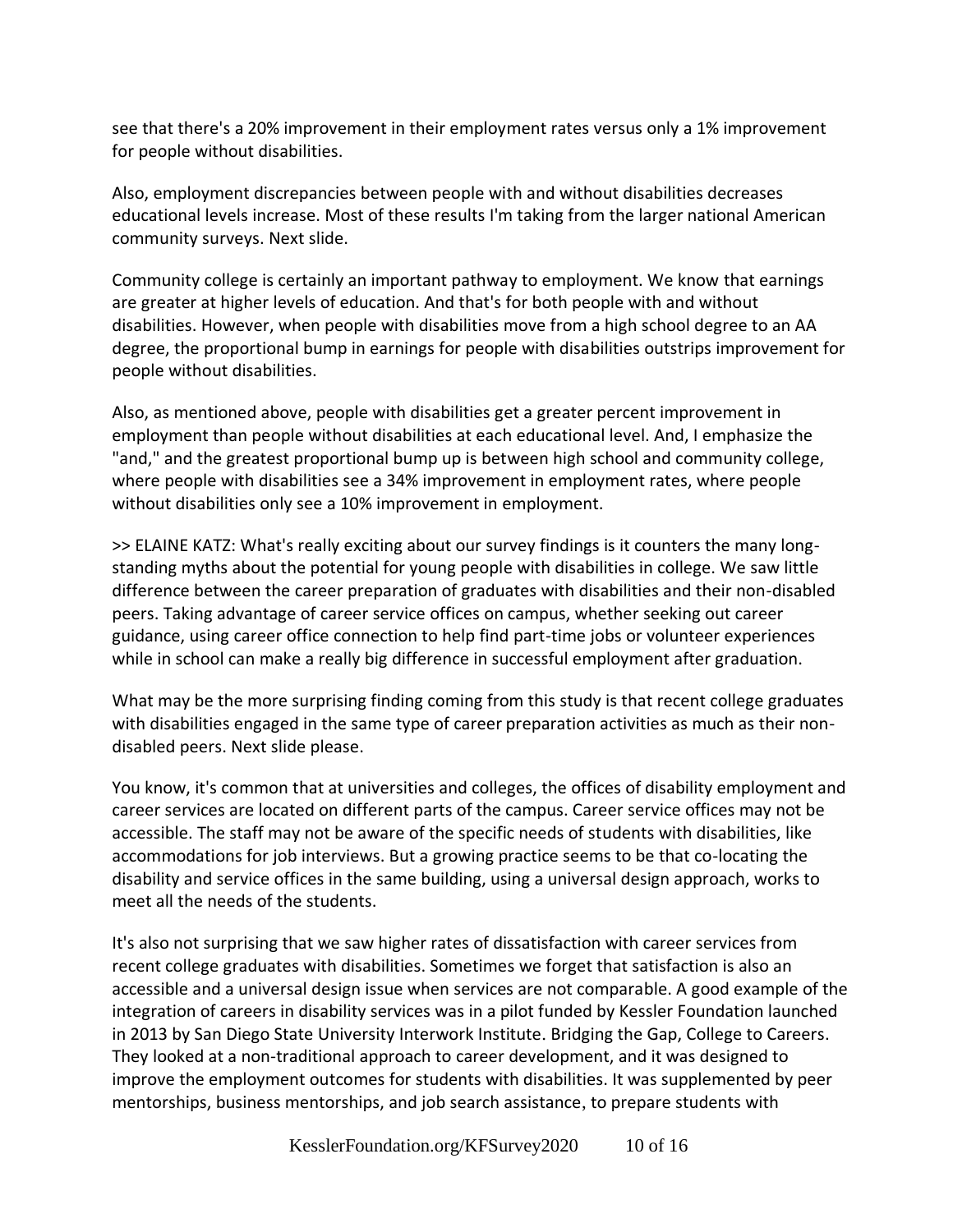disabilities to compete in the marketplace. And it really did result in quicker placement and higher salaries than other programs we have seen.

Back to you, John.

>> JOHN O'NEILL: Next slide, please. Thank you. Striving to work. The findings from this current college graduate survey are very consistent with the 2015 Kessler Foundation National Disability Employment Survey that actually celebrated the 25th anniversary of the ADA. That survey also found that high proportions of people with disabilities were striving to work by overcoming certain barriers such as employers assuming they couldn't do the job because of their disability, lack of transportation, and negative attitudes on the part of fellow employees and supervisors. The 2015 survey and the current survey found that people with disabilities were also concerned about getting less pay than others. And the earnings outcomes from the recent college graduates survey  $-\frac{1}{2}$ this survey - tend to support that fear some what in the fact that individuals with disabilities were less likely to be in the categories where higher earnings were being obtained.

I will turn it back to you, Elaine.

>> ELAINE KATZ: Okay, next slide, please. So, our study found recent college graduates with disabilities are less likely to major in STEM, which is the acronym for Science, Technology, Engineering, and Math. And it focused on careers outside of health and related services for our survey. As jobs in the high tech fields continue to grow, it's really more important than ever that college students with disabilities major in STEM to prepare for growing employment in fields such as accounting and finance, software development, business analytics, and research. There are some non-profit organizations like Lime Connect, and Integrate that do help place college graduates with disabilities in STEM careers. As we see employers diversify their workforces we have companies such as SAP and Microsoft hiring recent college graduates with disabilities.

That's why going to college is solid advice for students with disabilities. As the economy in the U.S. continues to recover, going back to school is solid advice for everyone. It's going to be important to get the next set of skills and training for the new jobs and careers that may actually be created in the aftermath of the pandemic.

Next slide. Back to you, Andrew.

>> ANDREW HOUTENVILLE: All right. Well, thank you John and Elaine. Those were some great comments. What we're going to do now is I'll probably be the one asking the questions.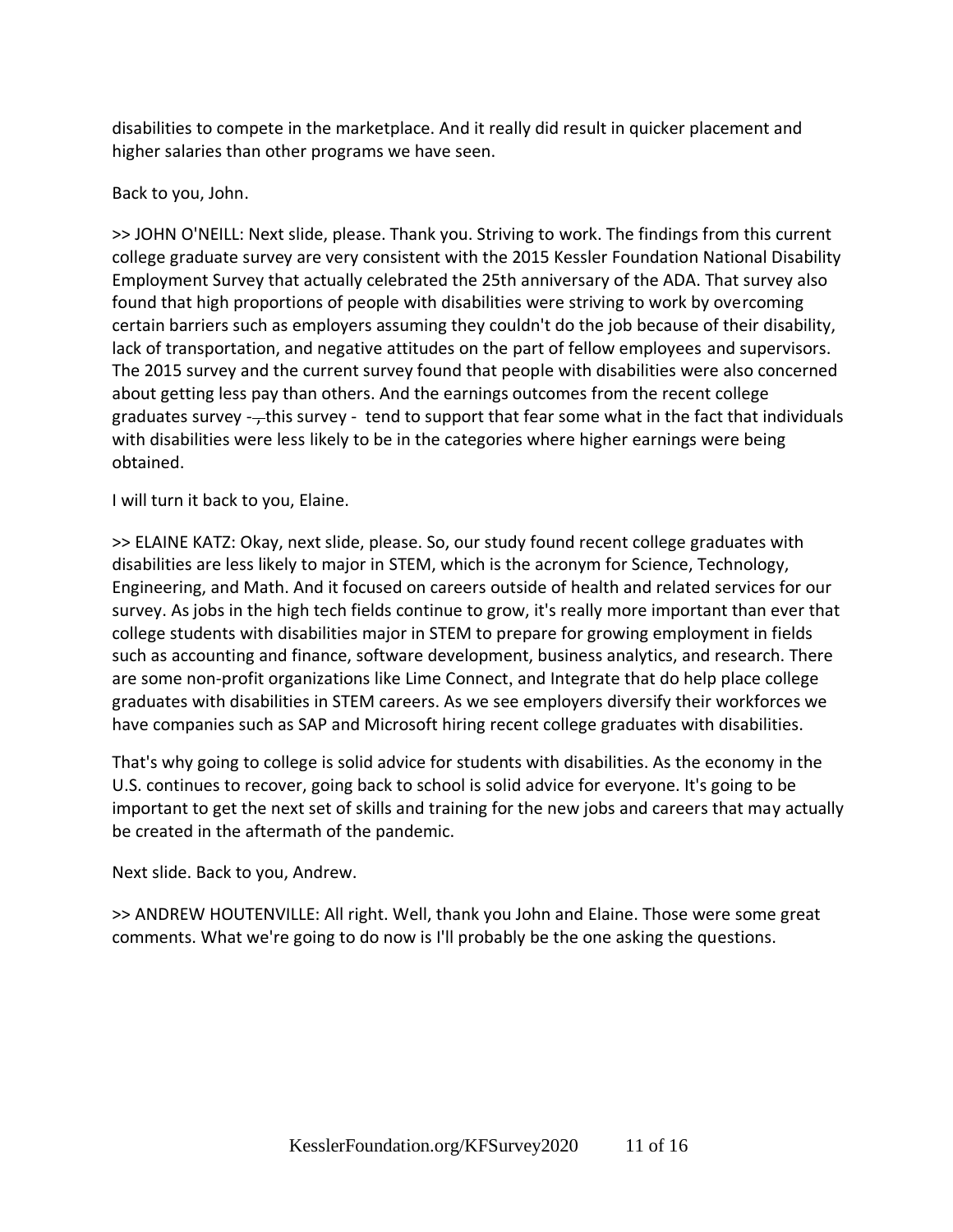## **Q & A**

I've been reading a little bit of the questions that have been asked in the Q&A box. A few of them seem to have some common themes. Let me take the easiest ones first.

The slides will be available online at KesslerFoundation.org If you Google it, you'll probably get there very quickly. The slides in the final report with all the results and the executive summary are available at that link.

The other thing that people, a common thread was trying to compare our results to results from say the national statistics that you may see. One person mentioned the long-cited 70% of people are unemployed. People with disabilities are unemployed. I would urge people to look at the National Trends in Disability and Employment report, the nTIDE report, which UNH and Kessler Foundation put out monthly on the first Friday of every month. This will, oh, start my video. You guys couldn't see me. Anyway.

So, what we can do is talk more about that nTIDE. But keep in mind the unemployment rate is not the same as the percentage who are not working. The percentage who are not working is different because it includes people that are out of the labor force. If you're looking at the unemployment rate, remember to be in the denominator in unemployment rate, to be counted you either have to be working or actively looking for work in the last four weeks. So it doesn't include people who are not active in the labor force. So, you got to be careful reading those stats.

I would say the best way to read this is as a stand-alone piece, and not try to jump between percentages here and there. Because different age ranges can do this. And we are focusing on recent college graduates, which you'd be hard pressed to find some stats, although I know where to find them, on recent college graduates with disabilities. This is a very unique source.

The other thing that, let me ask the first kind of substantive question, one of the more interesting things, and I know we focused on it earlier, Kim. I know we focused on it when we were asking the questions and designing the survey - was working in the field that you studied. So, many people go to college. I'm a college professor. And I see people go and they go into their major. That's their passion. But then I hear from them later that they're not in the field that they intended to do. Kim, do you have or recall the story we found in the results on that regard?

>> KIM PHILLIPS: You're asking me what percentage of people work in the field in which they majored?

>> ANDREW HOUTENVILLE: Correct.

>> KIM PHILLIPS: No, I do not have the answer to that.

>> ANDREW HOUTENVILLE: But we have that in the survey, if I recall.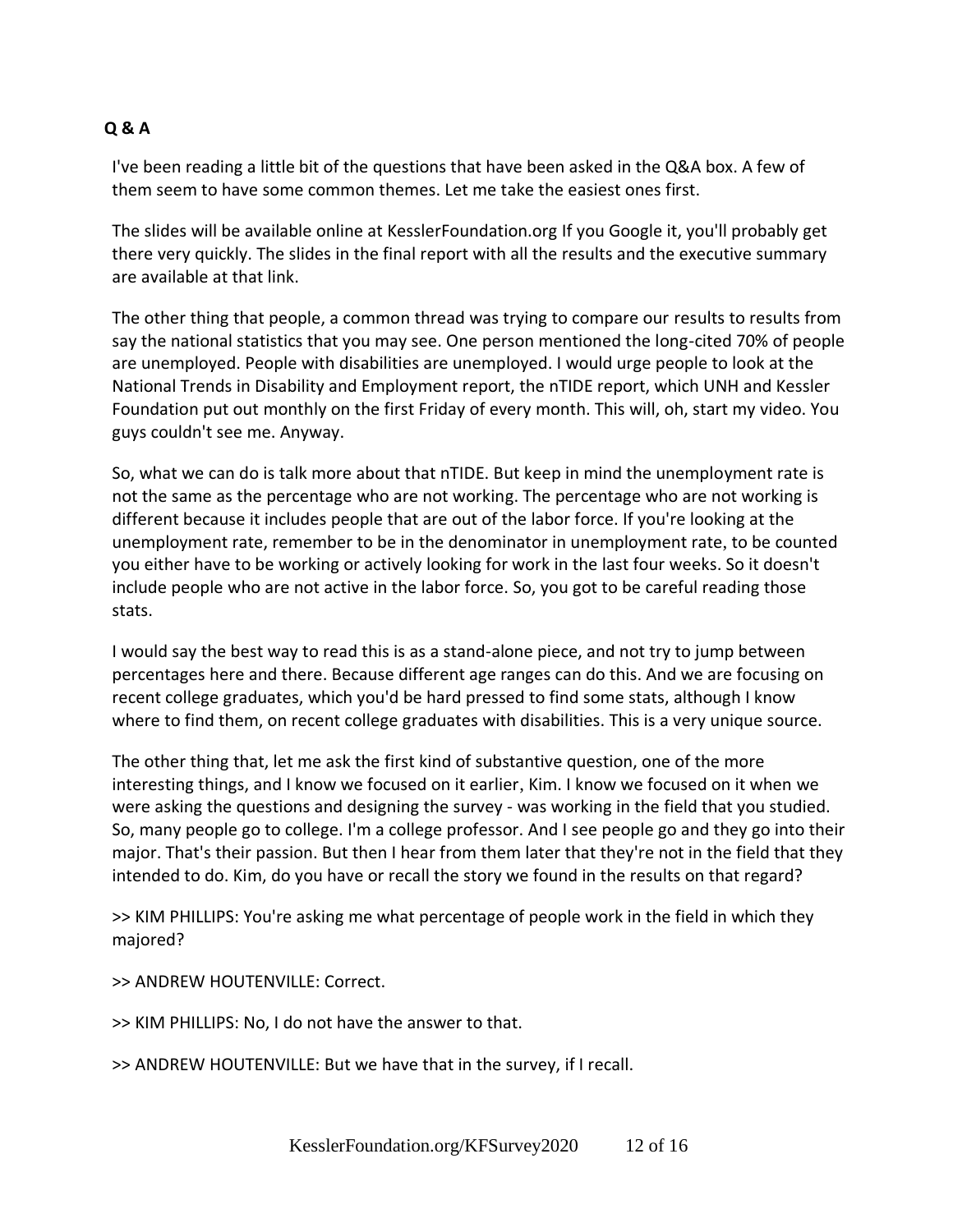>> KIM PHILLIPS: I'll try to look at the report right now as you continue with other questions. Thank you.

>> ANDREW HOUTENVILLE: All right. So, another question that comes in is academic accommodations. So, the use of academic accommodations in college. And so my understanding is things like untimed tests, things like note takers coming to class with someone, extra time producing term papers. Say taking the rest of the summer to finish a term paper.

And academic accommodations like that. And Kim, correct me if I'm wrong, one thing we found is that many people without disabilities were reporting using these kinds of accommodations, as well. Right? And so, we want to take a closer look at how those questions were responded to. Because a lot of students receive accommodations, whether they have a reported disability or not. So, we didn't really find any differences between people with and without disabilities.

Now, when you go and you look at the use of accommodations and you look at labor market outcomes, one of the issues that we have trying to make statistical inferences from that kind of analysis is that we don't have a really good measure of the severity of the disability. And so, accommodations are not something that's kind of an experimental design shock to give into a random sample. It's usually related to some degree of severity.

And so, it's hard to disentangle that approach. Kim, one of the other questions was looking at different types of jobs. So, I'll just read the question. With trade jobs being in high demand in many areas, so, the trades, is there any information about post-training success for people with disabilities versus those without?

So, I believe this sounds like on-the-job training. I don't think we addressed any further on-thejob training say, in trade ones.

>> KIM PHILLIPS: No, we didn't look at on-the-job training. We did see that was a job search barrier that was common to the disability and no-disability groups,  $\pm$ . The need for more training. But we did not go beyond that and talk about job training among those who were employed. I can tell you that from looking at the report, in regards to your earlier question, recent college graduates with disabilities were slightly, but statistically significantly more likely, to say that their post-college jobs were NOT related to their field of survey. So 24% of recent graduates with disabilities said they were not working in their related field, whereas 19% of recent graduates without disabilities were not working in a related field to their field of study.

>> ANDREW HOUTENVILLE: For future analysis, I would like to break that down with STEM versus non-STEM. We did see that students with disabilities were less likely to be in STEMrelated fields. So the wages are going to be different. The likelihood of finding a job in your field is going to be different if you're in se a professional degree versus a liberal arts degree. Some of these differences may be due to the different types of degrees that people with disabilities have. So further analysis is going to have to take that into account.

KesslerFoundation.org/KFSurvey2020 13 of 16 A few people have asked about breakdown by disability type. And that was on Kim's further analysis slide. Currently, we don't have the breakdowns by disability type reported. But that's on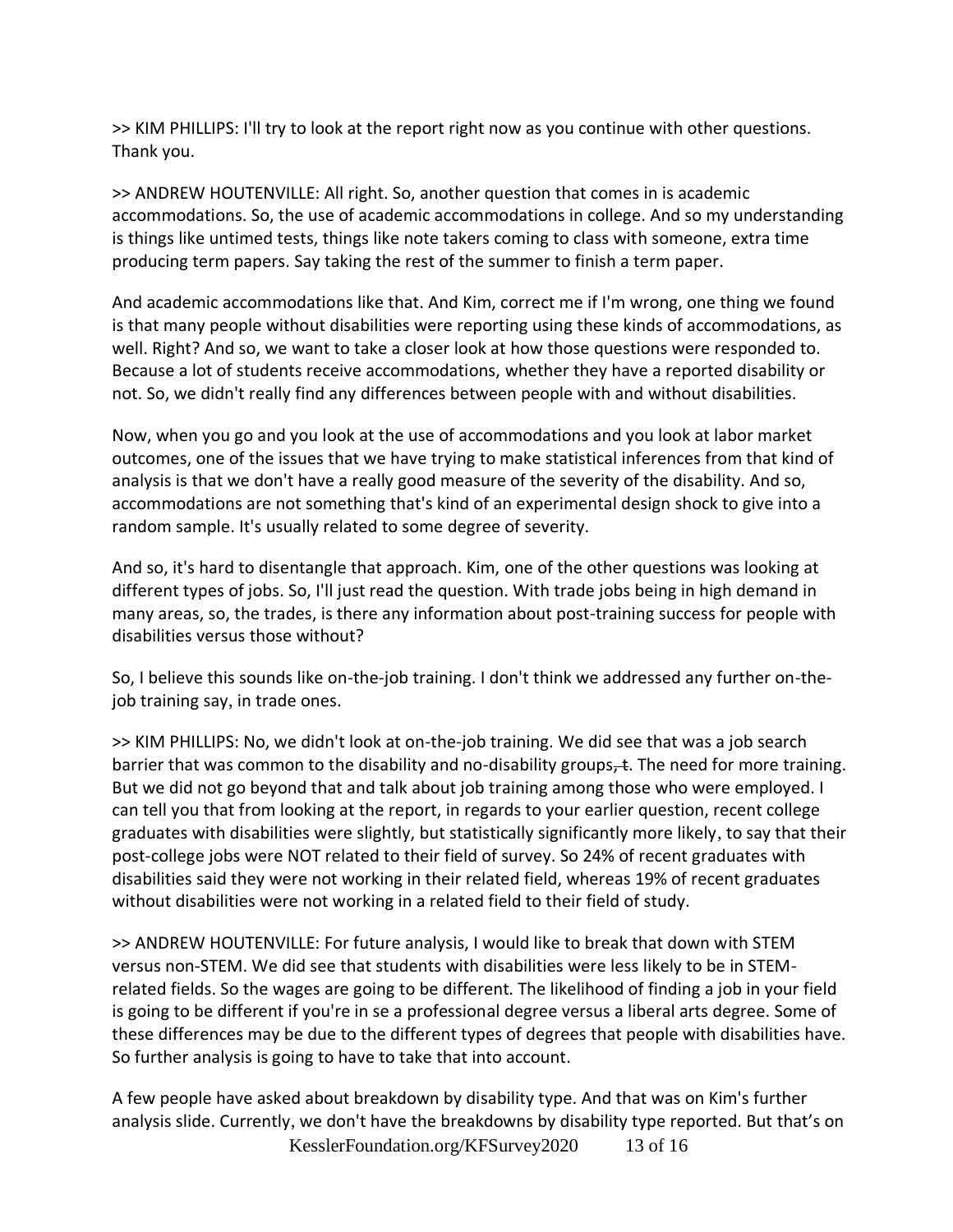our, probably the next thing we're going to do. Because we know that people experience disabilities differently. And certainly they could have different ramifications for participating in college resources and participating within college and taking advantage of career services. Kim, one question that came up was use of Social Security benefits. How many people had Social Security benefits while they were in college, and also the potential use of services like the Ticket to Work. Did we collect any information on that? I'm pretty sure we haven't analyzed it. But did we collect that

>> KIM PHILLIPS: Yes, if you give me a second, I can look up that statistic.

Ticket to Work, I don't think we have that. We do have other benefits. One moment.

>> ANDREW HOUTENVILLE: Yeah. Here's a really, really timely one about inner-city neighborhoods and the intersectionality of other underrepresented groups and disability. One of the issues we faced is to go to disability type, but also we want to look at intersectionality with other categories, other populations, subpopulations. And one, a lot of the times the sample sizes get a little small, but also certainly we want to see, want to do and look at those intersectionality-type questions.

>> KIM PHILLIPS: Andrew? You might have to remind me of the question, but I can tell you that among the recent college graduates with disabilities, 8.3% reported supplemental security income (SSI), 6.6% reported SSDI. Anything else that you wanted to know?

>> ANDREW HOUTENVILLE: Interesting. No, that's good. And those are in the report, right?

>> KIM PHILLIPS: No.

>> ANDREW HOUTENVILLE: Oh, you're going off old analysis. That's something we certainly can report in the future and maybe a little focus area of further work. John O'Neill, let me ask you a question. So the question was raised about the use of say Ticket to Work. But there's also other forms of vocational assistance for people with disabilities. Can you talk a little bit about kind of the things that are available to college students, even if we're not seeing the data for these things? Can you give a broader sense of what students take advantage of in college?

>> JOHN O'NEILL: Certainly. One thing that students can take advantage of while they're in college and transitioning from college to employment is their state vocational rehabilitation agency. Oftentimes, students will avoid asking for those, for that support from that particular agency. And oftentimes it can be very, very useful. I know in New York City, the City University of New York (CUNY), which has about 250,000 students. It's a big system. But each college, four years as well as community colleges, in the Office for Students with Disabilities, there is a state vocational rehabilitation counselor housed who supports students who may be going onto further education or may be entering the labor market. It's a model that I think other states are using, as well. And I've heard something about that in California. Elaine may know something more about that.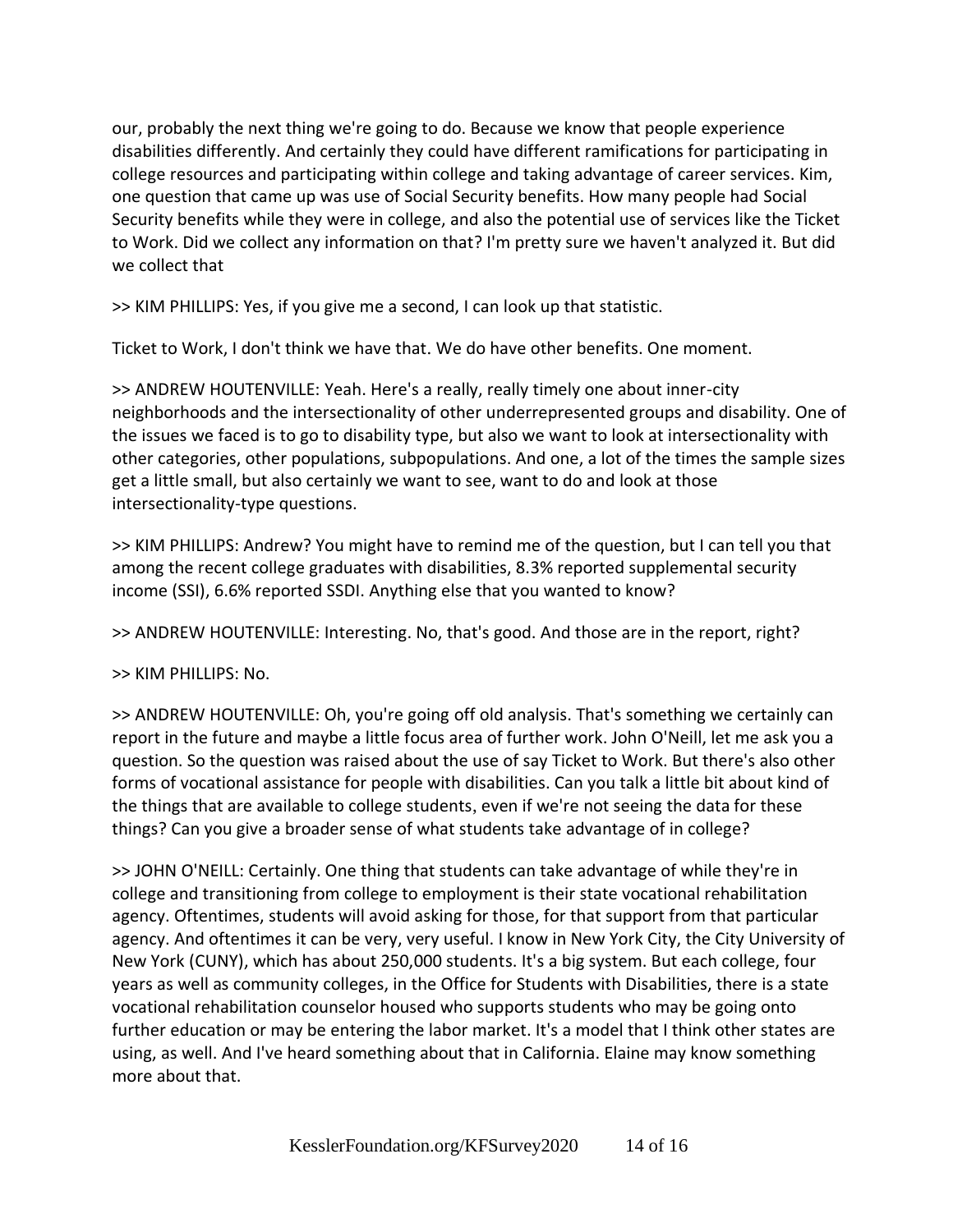>> ELAINE KATZ: I'm not that familiar. I know a lot of, in New Jersey, vocational rehabilitation services has paid for college services. I do think this is why we're encouraging schools to have the career services and disability services together because between the two of them, there are probably resources that are untapped, including scholarship information that students may not be aware of. There are oftentimes special scholarships for students with disabilities that they don't always apply for. That's from private sources. I know there are special foundations, for example, that funded college students with physical disabilities in the past.

So, I think there's a lot of advantages to looking at what's available to support your college career. For example, we have funded internships with The Washington Center for careers for students from New Jersey that allowed them to do an internship in Washington, D.C. It allows for a personal care assistant to travel with an individual from New Jersey. They do have an accessible dorm room, for example. There are programs at different schools and agencies that are out there. But it's a question of really finding them because sometimes they're not well publicized. Back to you, Andrew.

>> Andrew, I don't know if Jennifer is on, but maybe she could speak to the issue, if she is, of the federal government facilitating the hiring of people with disabilities. That has been, during the last administration, I know that has been somewhat successful and it still may be now.

>> JENNIFER SHEEHY: Sure, John. Nice to see you. And hopefully you guys can hear me. We at ODEP, Office of Disability Employment Policy, we have a partnership with the Office of Employment Management and the Equal Employment Opportunity Commission to really promote federal hiring of people with disabilities. We've been working on that for many years, but certainly we had a big push in success in getting people on in the last administration. And then that interest continued in this administration. And we have been operating what we call the Federal Statistics Exchange on Employment and Disability, led by those three agencies I had mentioned. And we have meetings where we promote and develop technical assistance for agencies on how to recruit, hire, and then certainly the best practices for retaining federal employees with disabilities. We have a community of practice of over 900 people, federal employees and hiring managers. So that we can continue to share what works. And also of course the challenges. We can mitigate those when we identify them.

And certainly people can reach out to me if they're interested in federal hiring. We have experts that can help them navigate the process. Thanks for asking.

>> ANDREW HOUTENVILLE: I just got word that the, I think we had too many speakers at one time, perhaps. And the sign language interpreter went off of the view. And they're just seeing the speaker. So, if someone can look into that.

A number of people have asked about the issues with regard to retention after. So when you go after college, how many jobs do you kind of bounce from. And one of the issues around that is we don't necessarily know. I believe, Kim, we have the number of jobs somebody has after leaving school. But we don't necessarily know the reason why, whether it was a retention issue or whether it was a matching issue. So they're migrating and progressing through their career, changing to jobs. Or whether it was an issue at the firm that they were at that didn't fit, and they left because they didn't think they had a bad experience or something of that nature. Kim?